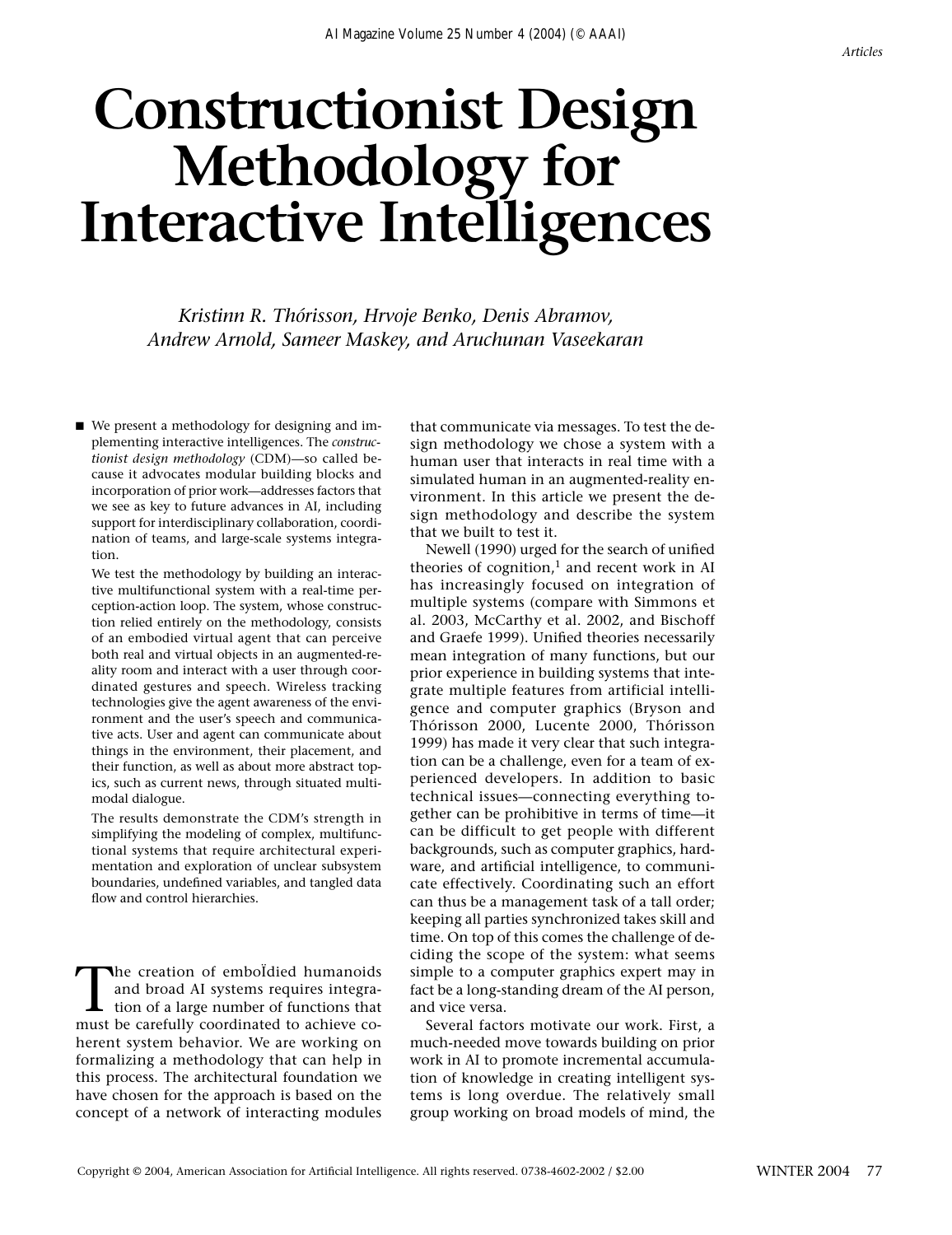researchers who are bridging across disciplines, need better ways to share results and work together and to work with others outside their fields. To this end our principles foster reusable software components through a common middleware specification<sup>2</sup> and mechanisms for defining interfaces between components. Second, by focusing on the reuse of existing work, we are able to support the construction of more powerful systems than otherwise possible, speeding up the path towards useful, deployable systems. Third, we believe that to study mental mechanisms they need to be embedded in a larger cognitive model with significant breadth to contextualize their operation and enable their testing under boundary conditions. This calls for an increased focus on supporting large-scale integration and experimentation. Fourth, bridging across multiple functions in a single, unified system increases researchers' familiarity and breadth of experience with the various models of thought to date—as well as new ones. This is important as are in fact all of the above points—when the goal is to develop unified theories of cognition.

Inspired to a degree by the classic LEGO bricks, our methodology—which we call a *constructionist approach to AI*—puts modularity at its center: Functions of the system are broken into individual software modules, which are typically larger than software classes (that is, objects and methods) in object-oriented programming but smaller than the typical enterprise application. The role of each module is determined in part by specifying the message types and content of the information that needs to flow between the various functional parts of the system. Using this functional outline we then define and develop, or select, components for perception, knowledge representation, planning, animation, and other desired functions.

Behind this work lies the conjecture that the mind can be modeled through the adequate combination of interacting functional machines (modules). Of course, this is still debated in the research community, and not all researchers are convinced of the idea's merits. However, this claim is in its essence simply a combination of two less radical ones. First, that a divide-and-conquer methodology will be fruitful in studying the mind as a system. Since practically all scientific results since the Greek philosophers are based on this, it is hard to argue against it. In contrast to the search for unified theories in physics, we see the search for unified theories of cognition in the same way as articulated in Minsky's (1986) theory, that the mind is a multitude of interacting components, and his (perhaps whimsical but fundamental) claim that the brain is a hack.<sup>3</sup> In other words, we expect a working model of the mind to incorporate, and coherently address, what at first seems a tangle of control hierarchies and data paths. Which relates to another important theoretical stance: The need to model more than a single or a handful of the mind's mechanisms in isolation in order to understand the working mind. In a system of many modules with rich interaction, only a model incorporating a rich spectrum of (animal or human) mental functioning will give us a correct picture of the broad principles underlying intelligence.

There is essentially nothing in the constructionist approach to AI that lends it more naturally to behavior-based AI (compare with Brooks 1991) or "classical" AI—its principles sit beside both. In fact, since constructionist AI is intended to address the integration problem of very broad cognitive systems, it must be able to encompass all variants and approaches to date. We think it unlikely that any of the principles we present will be found objectionable, or even completely novel for that matter, by a seasoned software engineer. But these principles are custom-tailored to guide the construction of large cognitive systems, and we hope it will be used, extended, and improved by many others over time.

To test the power of a new methodology, a novel problem is preferred over one that has a known solution. The system we chose to develop presented us with a unique scope and unsolved integration issues: an augmented reality setting inhabited by an embodied virtual character; the character would be visible via a seethrough stereoscopic display that the user wears and would help the user navigate the real-world environment. The character, called Mirage, should appear as a transparent, ghostlike stereoscopic 3-D graphic superimposed on the user's real-world view (figure 1). This system served as a test bed for our methodology; the system is presented in sufficient detail here to demonstrate the application of the methodology and to show the methodology's modular philosophy, which the system mirrors closely.

## Related Work

Related work can be broadly categorized into three major sections based on emphasis: modularization, mind models, and embodiment. Our work on constructionist AI directly addresses the first two while embodiment is more relevant to the project that we used to test the methodology.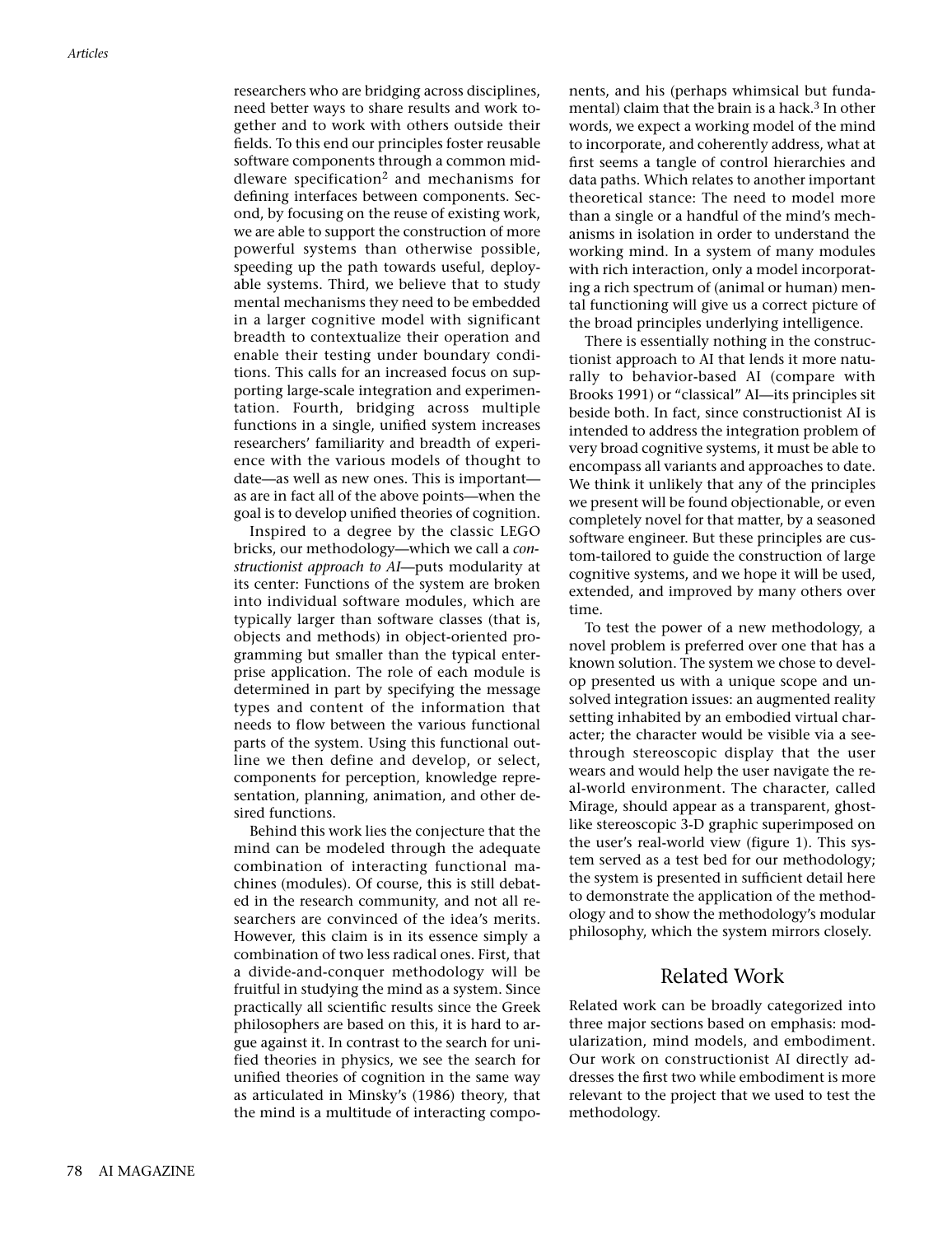

*Figure 1. Our Embodied Agent Mirage Is Situated in the Laboratory.* Here we see how Mirage appears to the user through the head-mounted glasses. (The image has been enhanced for clarity.)

## Modularity

Modular approaches have been shown to speed up the development of large, complex systems and to facilitate the collaborations of large teams of researchers (Fink et al. 1995, 1996). For instance, Martinho, Paiva, and Gomes (2000) describe an architecture designed to facilitate modular, rapid development of theatrical agents in virtual worlds. Like many other systems (compare with Granström, House, and Karlsson 2002; Laird 2002; McKevitt, Ó Nulláin, and Mulvihill 2002; Badler, Palmer, and Bindiganavale 1999; and Terzopolous 1999), their agents live in an enclosed virtual world where the update cycle of the world can be artificially controlled. Martinho, Paiva, and Gomes's architecture involves splitting the world, along with the agents, into three separate modules, each of which can be developed independently of the others. As in our approach, this enables parallel execution of implementation, which reduces development time, and combining the pieces to form a full system becomes a simpler task. Modularity also played a large role in the construction of Bischoff and Graefe's (2000) impressive Hermes robot. Simmons and colleagues' robot Grace (2003), which involved the work of five institutions and more than 20 people, is another fine example of a project that has benefited from a modular approach.

The emphasis on modularity in our constructionist methodology derives primarily from the approach of Thórisson (1996), first used for the communicative humanoid Gandalf and later for work at LEGO Digital (Bryson and Thórisson 2000), and from behavior-oriented design, or BOD (Bryson 2002). Bryson details the elements of BOD, using principles from behavior-based AI, such as reactive plans and tight integration of perception and action. However, this approach encompasses principles focused on particular ways of planning and lacks more general principles and ways of using preexisting modules. The Ymir architecture (Thórisson 1999) presents relatively gener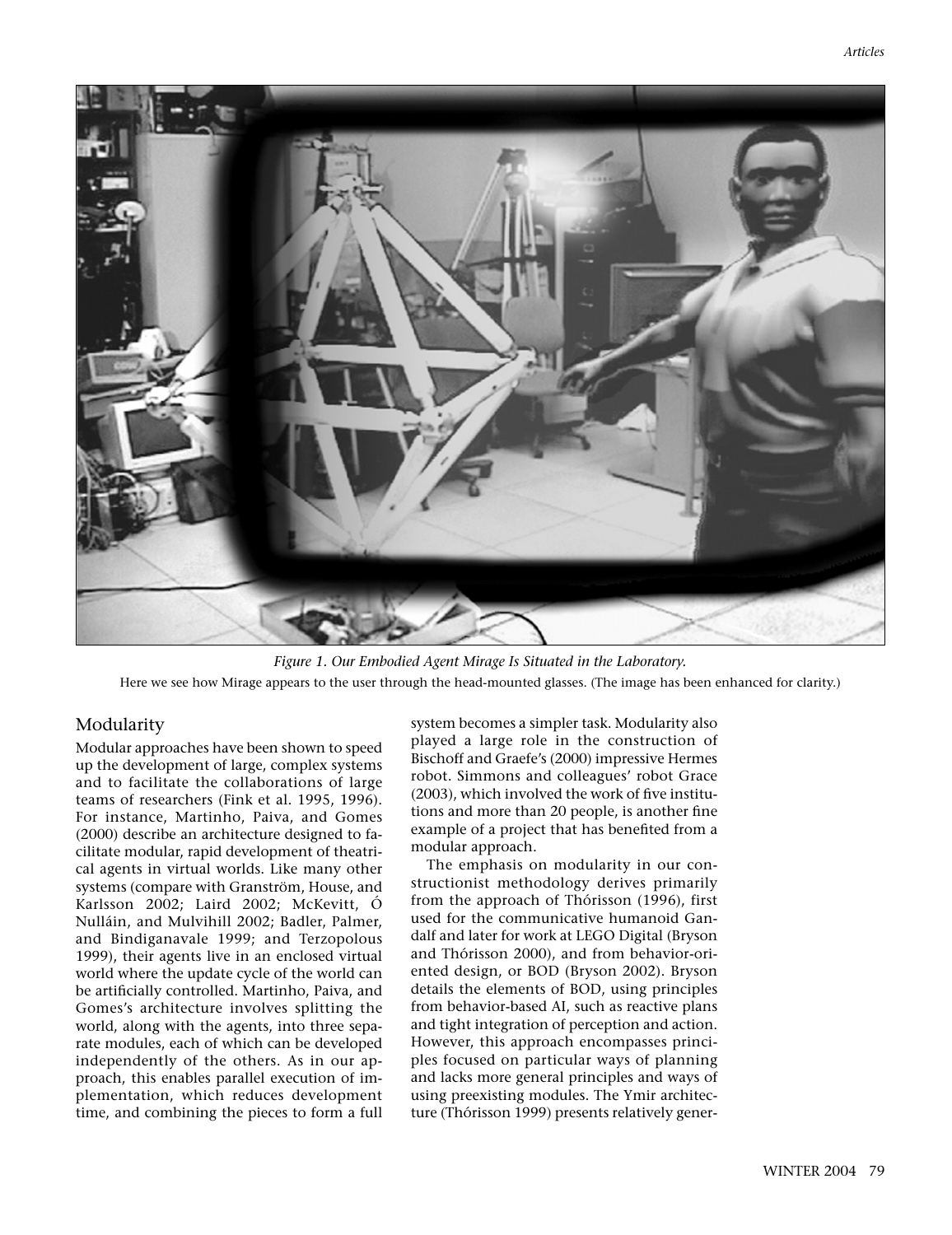al modularization principles, using module types such as perceptors, deciders, and actions with subtypes, in a way that clearly distinguishes their roles and mechanisms. This was formalized and incorporated into the present work. We further extend it by turning the conventional module-oriented build process on its head by making the messages in the system equally as important as the modules themselves, as explained further below.

#### Embodiment

In bringing together an agent and a user, two methods are most common: the agent is brought into the user's world, as in robotics or screen-based agents, $4$  or the user is brought into the agent's world, as in immersivevirtual world simulations.

Due to their physical presence in the real world, robots are inherently embodied. There has been a recent surge in simulating humanlike movement and decision-making processes in robotics, and even more recent have been attempts to create a goal-oriented humanlike interaction between the robot and the user. An example is the work of Iba, Paredis, and Khosla (2002), where multimodal input gets used (gestures and speech) to program the vacuumcleaning robot. Another version of bringing the agent into the user's world is exemplified by Thórisson's social agent Gandalf (Thórisson 1997, 2002), which modeled real-time, coordinated psycho-social dialogue skills including turn-taking, body posture, gaze, and speech.

An example of bringing the user into the agent's world is the research by Rickel et al. (2001). In their work, a virtually embodied character is situated in simulated training sessions for the army; the user is placed in a virtual world with the agent. The authors acknowledge that much improvement is still needed in areas of virtual human bodies, natural language understanding, emotions, and humanlike perceptions, yet a very small fraction of ongoing development in this area makes use of, or makes available, readily available components that can be plugged into other systems.

A third alternative exists for bringing together agent and user. The term *augmented reality* has been used to refer to systems that combine computer-generated virtual objects with the real surrounding scene in an interactive, realtime manner (Azuma 1997). Participants in an augmented reality environment typically wear either a semitransparent or a video see-through head-mounted display (HMD) that enables them to see localized virtual, graphical information rendered in context in the real environment. Placing autonomous characters into such augmented reality presents a compelling and powerful new human-computer interaction metaphor. Such characters can have many practical applications: They can enhance the realism of multiplayer games and virtual worlds, they can function as information retrieval assistants, and they could serve as virtual tour guides in real museums.

## Mind Models

There has been substantial work in the area of mind construction for simulated humans (recent overviews can be found in McKevitt et al. 2002; and Granström, House, and Karlsson 2002). Given several decades of AI research, the first thing we'd like to avoid is reinventing the wheel. With its operators and problem spaces, Soar (Newell 1990) presents a highly unified set of principles and architectural constructs that address a number of psychological regularities observed in human cognition. The Soar architecture has been explored in various systems, including computer games (Laird and van Lent 2001, Laird 2002). Originally Soar focused on the concept of cognition in a narrow sense: perception and action were left out of the initial model. Yet to use Soar in simulated worlds requires that these gaps be bridged. Soar has since been extended to these areas, but its small set of cognitive principles don't make it very well suited as a foundation for studying cognitive model alternatives. Because of uniform granularity, Soar is also relatively complicated to use when building large systems. For that a methodology with better abstraction support is called for.

Behavior-based AI (compare with Bryson 2001, Brooks 1991) was a response to oldschool knowledge representation and its use of explicit mental models of the world. The approach taken in behavior-based AI is to tightly couple the perception and action in integrated software structures that combine perceptual variables and processes with motor plans and their selection and execution. In a complex system, this can sometimes make software development and maintenance easier: implementing processes like limb-eye coordination can, for example, be done with simpler control structures than in most other approaches. However, these architectures tend to be limited to a single level of representation (compare with Maes 1990); they are not conducive to the acceptance of superstructures that are needed, for example, to do dialogue interpretation and generation at multiple levels of abstraction (although see Bryson 2000).

Puff the Magic LEGO Dragon (Bryson and Thórisson 2000) and the Ymir architecture be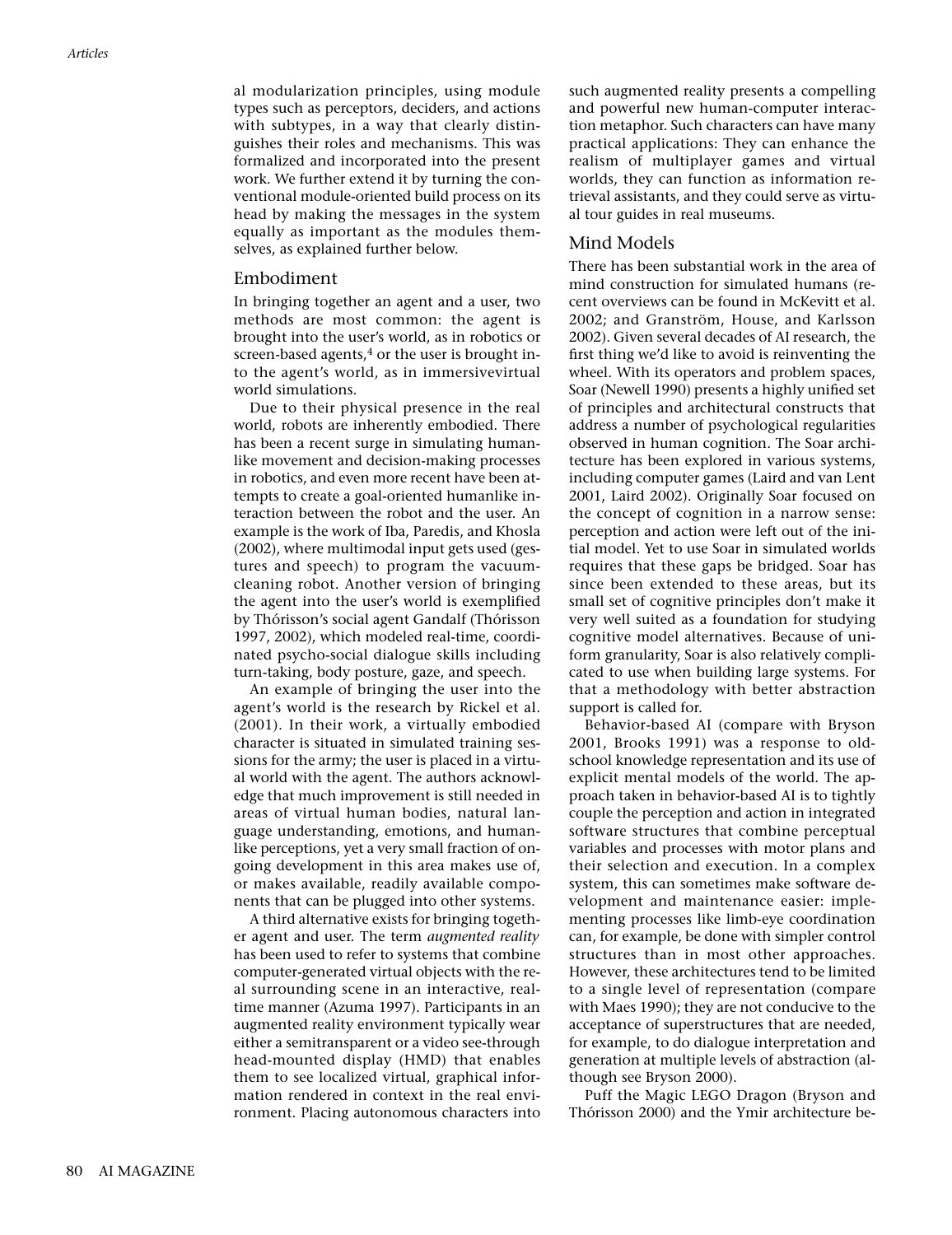fore it (Thórisson 1996, 1999) are both examples of hybrid systems that use blackboards for modularizing information flow between processes based on type and scales of time. These systems contain both planners and schedulers, but their core is behavior-based, building upon a large number of modules that interact at different time scales. The system we describe in this article uses fewer modules, each module being a rather monolithic application, a choice made not for theoretical reasons but as a direct result of following our design principles for quickly building a relatively broad system. CDM can be applied in the design of systems incorporating any of the above approaches; moreover, to our knowledge, it is the best method for integrating principles from all of them.

# Design Principles

Our approach is based on the concept of multiple interacting modules. Modularity is made explicit in our system by using one or more blackboards for message passing:

To mediate communication between modules, use one or more blackboards with publish-subscribe functionality.

The blackboard provides a localized recording of all system events, system history, and state precisely at the level of abstraction represented in the messages. The benefits of message-based, publish-subscribe blackboard architectures are numerous. Among the most obvious is that their use allows the definition of modules whose input and output is fully defined by messages in the system, the messages thus embodying an explicit representation of the modules' contextual behavior. Building stateless modules wherever possible is therefore a direct goal in our approach, as it greatly simplifies construction. Given that the messages effectively implement the modules' application programming interfaces (APIs), they in turn directly mirror the abstraction level of the full system, making the blackboard architecture a powerful tool for incremental building and debugging of complex, interactive systems with multiple levels of abstraction. In many cases the messages we defined became key driving forces in the Mirage system, around which the modules were organized.

We also base our approach on the following meta-assumption:

Only build functionality from scratch that is critical to the raison d'être of the system—use available software modules wherever possible.

This means that a critical part of the process

is to define the project's goal, for example, whether the project is practically motivated (the primary goal being its functionality) or research-oriented (the primary goal is to answer one or more questions regarding mental process, human-computer interaction, or humanhuman interaction).

## Steps

The specifics of CDM are encapsulated in the following outline. The indented text provides details by specific references to the example system that we built.

**Step One. Define the Goals of the Project.** Specify the primary motivation and goals behind the system.

We wanted to show how to build an embodied, situated agent that significantly increased the value of an augmented reality by being able to interact naturally with human users. The primary focus was therefore on demonstrating the interaction between the user, the agent, and the environment and the integration of the technologies necessary to support such a system.

**Step Two. Define the Scope of the System.** Specify at a high level what the intelligent system is intended to do. Using narratives, write example scenarios that typify its behavior.

We start with an initial write-up of a few high-level examples of user-agent interactions. From this, a more detailed specification of the abilities of the agent can be extracted, guiding the selection of which modules to include, such as gesture tracking, speech recognition, graphics, and so on. For example, in addition to including a module encapsulating knowledge about the objects in a room, we decided to include a news summarization system, Columbia Newsblaster (McKeown et al.  $2002$ ),<sup>5</sup> which enables the agent to tell us the world headlines when requested and read from the news articles.

**Step Three. Modularize the System.** The system is built using modules that communicate through a publish-subscribe mechanism or blackboards or a combination of both. Define the functional areas that the system must serve, and divide this into 5 to 10 distinct modules with roughly defined roles. The modules can then be recursively subdivided using the same approach (principle of divisible modularity). This step is best done in a group meeting where all developers can contribute to the effort.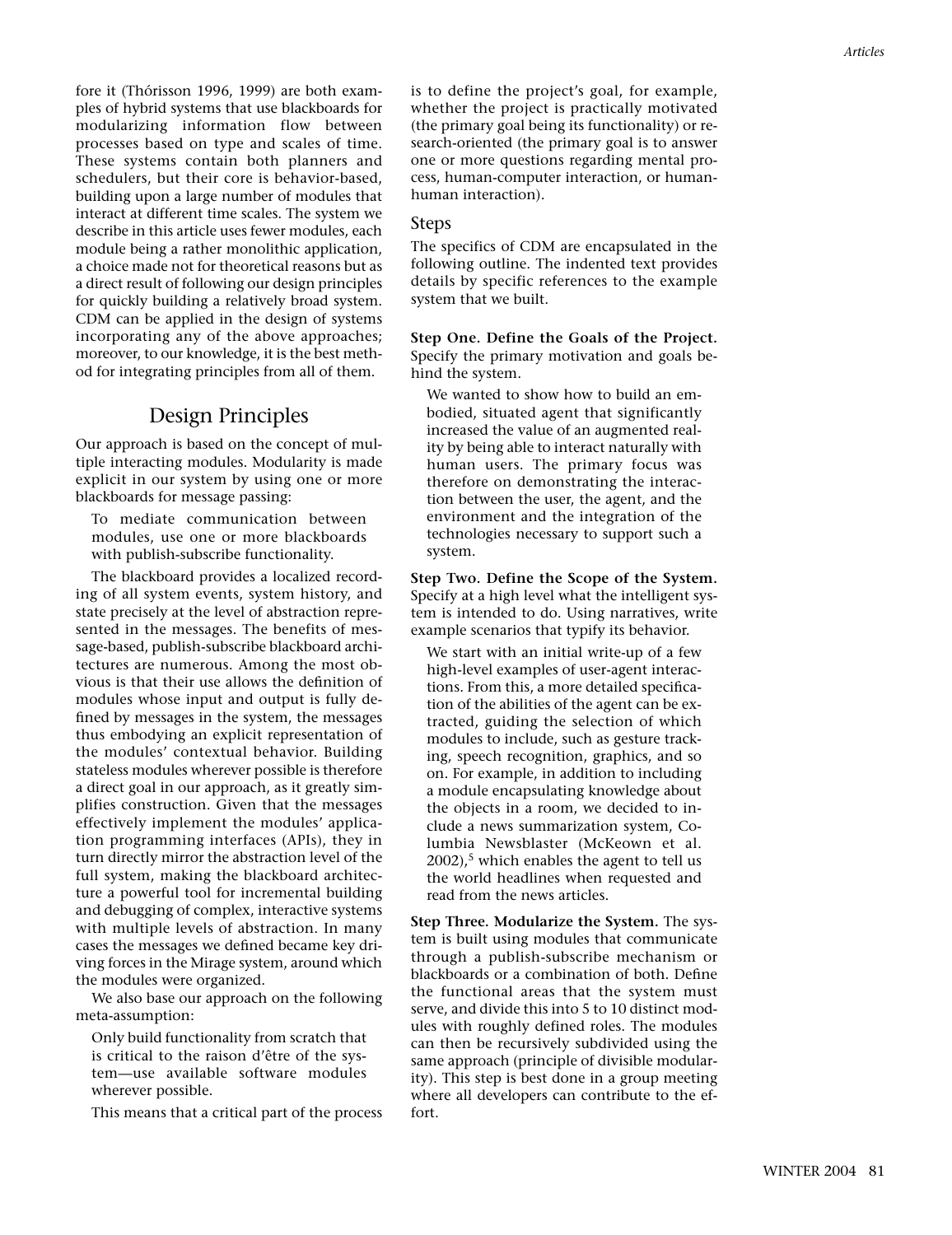First, *classify modules into one of three roles,* according to whether they serve perception, decision/planning, or action/animation. Each of these roles can be further split into more levels. For example, high-level perception versus low-level perception; short-, midand long-term planning; and high-level animation versus low-level animation.

Second, *find off-the-shelf software.* Locate software that is already implemented that could be used in the system. This step may require modification of the system's scope. (This step does not apply to components that are part of the project's raison d'être, as already explained.)

Third, *specify custom-written modules.* Having identified usable external modules, specify additional modules that need to be written and what their functionality should be.

Fourth, *follow the natural breaks in the information-processing path.* Let information flow via blackboards (1) when processes are of distinctly different types; (2) where information flow is relatively low frequency, (3) where information flow is event driven, or (4) where the method of information flow is pull rather than push, (that is, where the modules typically request their data, rather than having it "pushed" to them by other processes), provided that they are saving processing cycles by pulling (for example, because the frequency of data transfer via blackboards is lower that way). This step helps define the modules and their input and output.

Fifth, *define message types.* Specify how the various parts of the system should convey their state to the rest of the system. This step operationalizes the role of each module and defines the modules' interfaces. Define message content in such a way as to leave the modules as "raw processors" of data; in other words, make the blackboards (messages on the blackboards) contain all the data necessary for every module to produce its output. This pushes state information into the blackboards, greatly easing system construction. Where this is not possible, divide the data that needs to be external to the blackboards in a way that leaves a single module in charge of a clearly demarcated type of data so that the module serves as an interface or "wrapper" between the data and the blackboards. Should this not be possible, consider creating a separate module cluster with its own blackboard and recursively follow these guidelines.

Sixth, *avoid duplication of information.* If a module has been designated as being the only module in the system to need access to a particular type of data and then later another module is found to require access to the same data, several possibilities should be considered. Modules with highly different functional roles should typically not need access to the same set of data—if they do, it means they may have close functional dependencies; consider coupling them or putting them into the same executable with shared access to the same data. Perhaps more modules are found to need the data in question; consider creating a separate data store server with its own API that both modules can access, either via a blackboard or separate mechanism. Again, try to split the data such that only one module is in charge of one set of data.

Seventh, *determine the number of blackboards—which modules use which blackboards.* The most obvious reason for modules to share a blackboard is when they need to communicate directly, that is, when the output of one is the input of another. Consider using two or more blackboards if (1) there is a wide range of information types in the total set of messages in the system, for example, coexisting complex symbolic plan structures and simple Boolean switches; (2) there is a wide range of real-time requirements for the information flow, for example, high-frequency vision processing and low-frequency plan announcements; (3) the system needs to run on multiple computers to achieve acceptable performance. It is natural that modules with messages containing similar content share a blackboard. Some modules are a natural bridge between blackboards, as for example when a module producing decisions to act requires perceptual data to make those decisions. Blackboards serve both as engineering support and system optimization.

**Step Four. Test the System against the Scenarios.** Once a reasonably stable set of modules and messages has been reached, the scenarios outlined in step 2 are used to test-run the system on paper. Using these scenarios as a guide, every module should be made very simple at first, reading one type of message and posting another. A full end-to-end chain is specified for a single interaction case, enabling every element in the path to be tested on the whiteboard, along with the routing mechanisms, timing assumptions, and so on, very early in the design process. Such end-to-end testing should also be performed regularly during implementation. The viability of the modularization is verified, with regard to the following:

*Expected communication (blackboard) through-*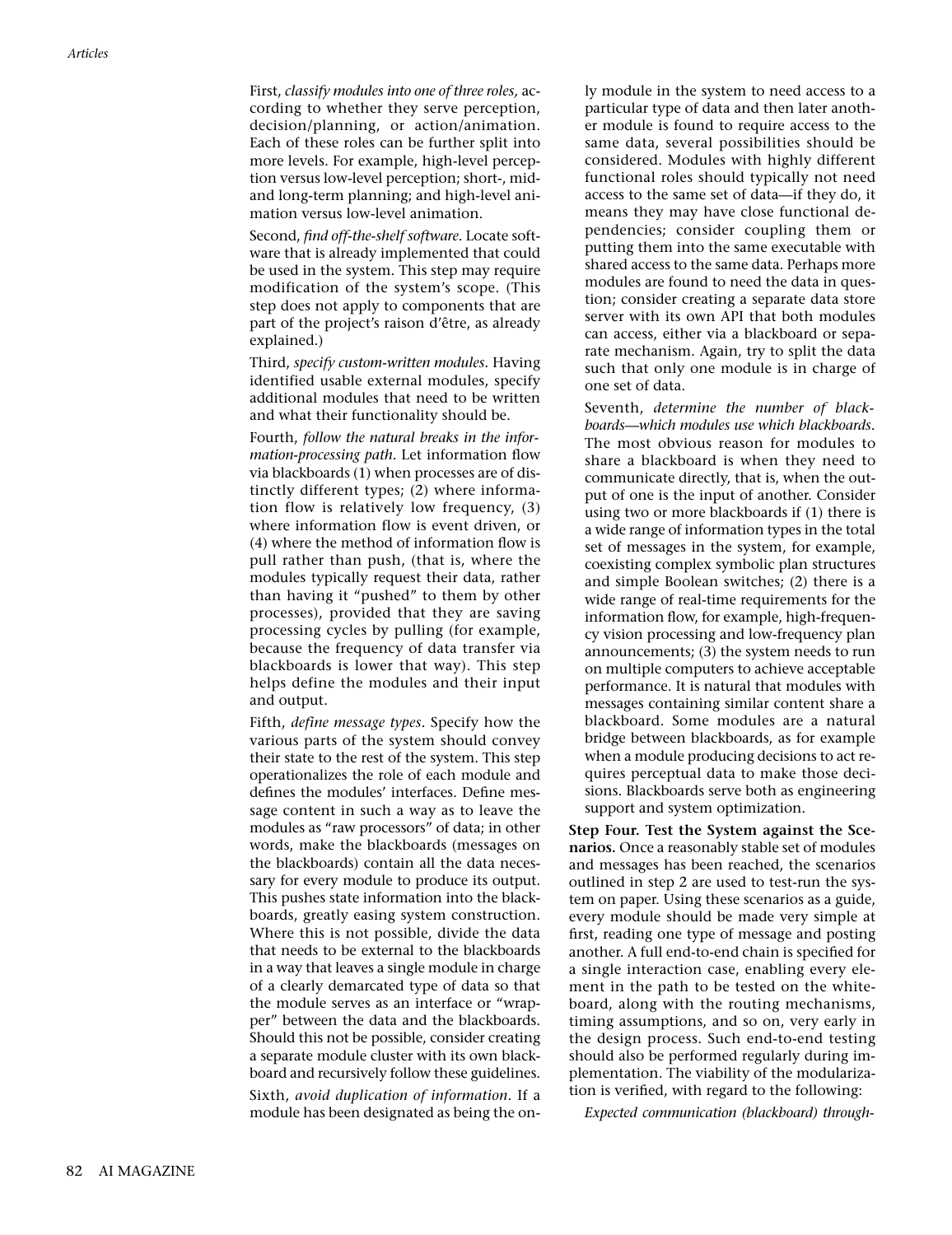*put.* Network speed and computing power put natural constraints on the maximum throughput of the blackboard. For example, perceptual data, which may need to be updated at 10–15 Hz, may have to bypass central message paths. If the middleware/ blackboard is powerful enough to service a stream of data, it is preferable to route the data through it; a centralized data traffic center enables monitoring, debugging, prioritization, and so on. However, most of today's network solutions do not handle transmission of raw visual or auditory data at sufficiently high rates, necessitating workarounds. In practical terms, this means that one may need to combine what otherwise should naturally be two or more separate modules.

*Efficient information flow.* Static or semistatic information that is frequently needed in more than one place in the system may be a hint that the processes using that information should share an executable, thus containing the information in one place. Sometimes this is not a good idea, however, especially when the processes sharing the information are of very different natures, as in visual processing and motor control. In such cases it is better to set up a server (hardware or software) for the data that needs to be shared. Again, it is best that only one module be in contact with—or in charge of—data that cannot be represented in the content of messages for reasons of size, frequency of updating, or other reasons.

*Convenience with regard to programming languages and executables.* If two modules, for example speech synthesis and an animation system, are written in the same language, it may be convenient to put them together into one executable. This is especially sensible if the modules (1) use the same set of data, (2) are serially dependent on each other, (3) have similar update frequency requirements, (4) need to be tightly synchronized, or (5) are part of the same conceptual system (for example, low- and high-level visual perception). When conceptually distinct modules are combined into the same executable, care must be taken not to confuse their functionality in the implementation, which could prevent further expansion of either module in the future.

The ability to verify timing is especially important when building communicative characters since the system is bounded by real-time performance requirements: the agent needs to act in real time with regard to the user's natural behavior and expectations. If any part of the path, from input

(such as a user finishing a question) to the agent responding (such as providing an answer), takes longer than the designers expect, or if some delay expected to be acceptable to the user turns out to be unacceptable, a redesign or significant modification may be required.

Three real-world examples serve to illustrate the implications of efficient information flow and convenience with regard to programming languages and executables. First, team members could not agree on how to design the perception part: should perception be part of the world, or should it be a separate module that was fed information continuously from the world module? Second, integration of perceptual information from speech and vision how should it be implemented? A third question, which didn't come up until we had iterated the design a few times, was the placement of the speech synthesis module. Because this module was written in Java (we used FreeTTS<sup>6</sup>) and the world was written in Java 3-D, $<sup>7</sup>$  we decided to</sup> put the speech module into the world (see figure 2) so that it could be better synchronized with the multimodal behavior of the agent's body (we had the animation scheduler control it because it gave us forced synchronization with almost no overhead). Even though the speech synthesizer contains knowledge, prosody generation, which rightfully belongs to the "mind" rather than the body, we decided in favor of performance over theoretical correctness.

**Step Five. Iterate.** Go through steps 2–4 as often as needed.

**Step Six. Assign the Modules to Team Members.** The natural way to assign responsibilities is along the lines of the modules, following people's strengths and primary interest areas. Every module or module cluster gets one lead team member who is responsible for that module's or module cluster's operation, for defining the messages the module or module cluster receives and posts. A good way to assign tasks, especially if the number of team members is small, is to borrow from extreme programming<sup>8</sup> and assign them to pairs: one lead, chosen for his or her primary strength, and one support, chosen by his or her interest or secondary strength. This step depends ultimately on the goals of the project and the experience and goals of the project members.

We had eight modules and five team members; members served as lead on two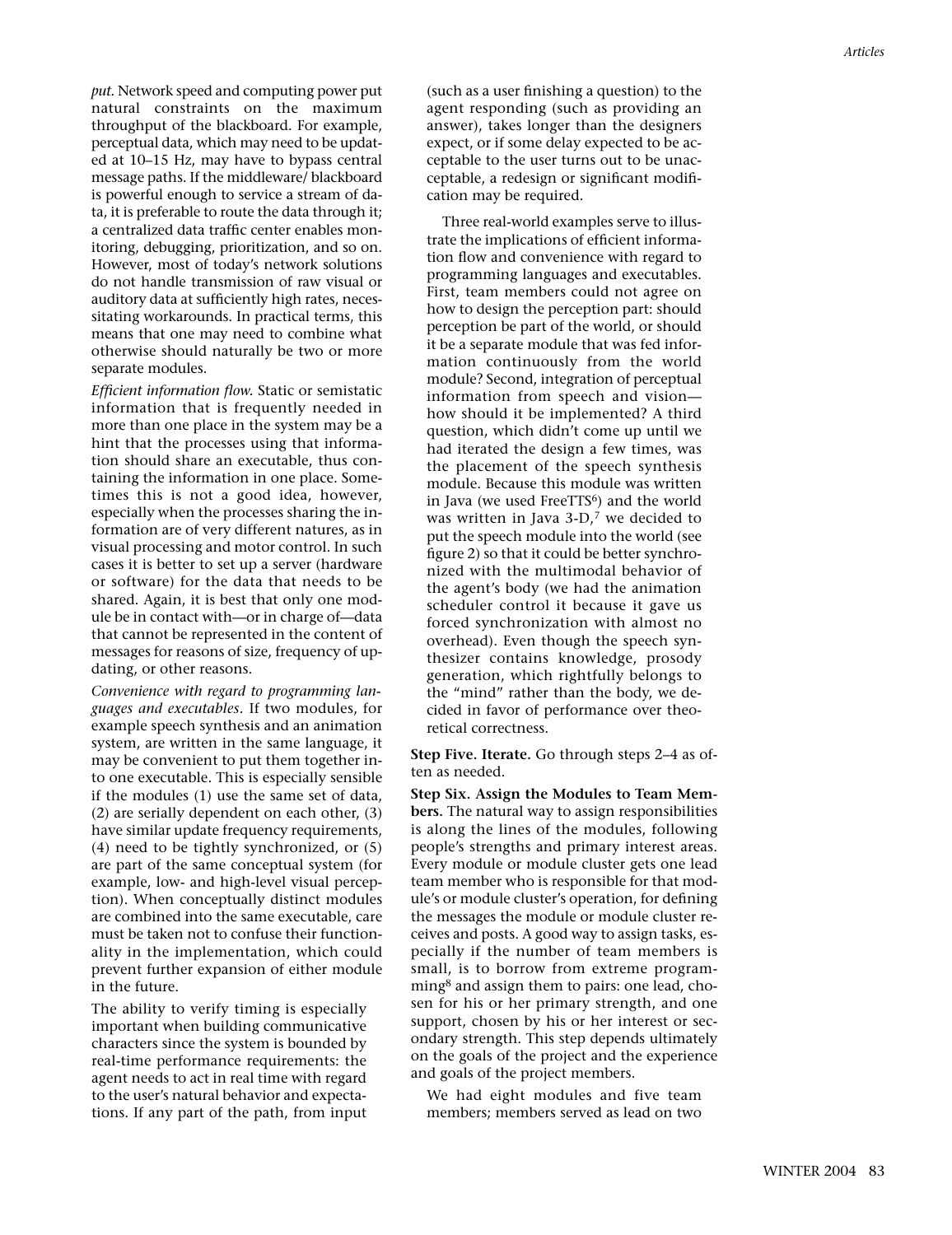modules and support on one, or lead on one and support on two.

#### **Step Seven. Test All the Modules in Coopera-**

**tion.** It is critical to test the modules at run time early on in the implementation phase to iron out inconsistencies and deficiencies in the message protocols and content. Selecting the right middleware for message routing and blackboard functionality is key, as the final system depends on this being both reliable and appropriate for the project. Open adapters have to exist for the middleware to allow integration of new and existing modules. The testing is then done with the chosen middleware and stub versions of the modules before their functions have been implemented. To begin with, the stubs can simply print out the messages they take as input. They can also be set to publish canned messages via keyboard or graphical menu input. Using these two features, the stub modules can be used to do simple integration testing of the entire system.

Integration testing often takes longer than expected. It is also one of the most overlooked steps, yet it cannot be avoided. Doing so only forces integration testing to happen later in the process. Later testing, in turn, delays an accurate estimate of the project's full scope and increases the probability of missed deadlines and cancellation of planned functionality.

**Step Eight. Build the Modules to Their Full Specification**. This step is naturally done in frequent alternation with the prior step; as functionality is added, regression errors tend to creep in. However, designing modules with clearly defined set of inputs and outputs dramatically decreases the amount of potential communication errors and makes the system's behavior more predictable. In addition to building the full modules, one must build into each module extensive fine-tuning capabilities, such as the timing of message posting and tracking of state and history, to achieve the desired communication between modules later on.

**Step Nine. Tune the System with All Modules Cooperating.** It is important to test the system for a while with a group of people using it and to tune it based on the results. Especially for real-time interactive systems, variations in people's interaction style often unearth faults in the implementation logic, especially simplifications that the team may have made in the interest of time, and since the system is based on multiple modules interacting and cooperating, their real performance is not understood until they have been subjected to a number of different user input scenarios. This step can be arbitrarily long, depending on the complexity of the interaction between modules and the complexity of the message content being transmitted between them.

We did very little tuning of our system, but as a result, we did not implement all the functionality we had originally planned.

## Execution in a Classroom Setting

In a classroom setting we divide the above methodological principles into four phases. The first phase starts off with a single-paragraph proposal from each student.. The proposals, which are reviewed and approved by the instructor, should outline the topic, motivation, and components of the system to be built. When a project has been chosen (sometimes by merging two or more ideas into one system), the second phase focuses on creating an integration plan, the expected results, and a final (functional) form of the implemented system. It is important to write usage scenarios exemplifying the major functional aspects of the desired system.

During the third phase each team member writes up a description and breakdown (as long and detailed as necessary) of his or her individual contribution to the project, identifying potential difficulties and challenges and proposing solutions to deal with them, as well as identifying which team members he or she needs to collaborate with. The description details the modules and the functions that are to be coded, along with the input and output messages that the modules need and which modules produce or consume them. The more detail about the messages' content and syntax in these write-ups, the better for the whole team, because the write-ups help concretize how the whole system works. At the end of this phase, the team should have a project plan with measurable milestones, based on the outline from phase two.

The fourth phase is the implementation. The lead team members for each part of the system, in collaboration with the instructor, help revise the project, reassign tasks, and so on, as necessary as the project progresses. The leads are ultimately responsible for making sure that all modules in the project can handle minimal interaction, as defined.

## Mirage System

We now give an overview of the system used for testing the methodology to provide an example system built with the methodology and better equip readers to evaluate its applicability in their own context.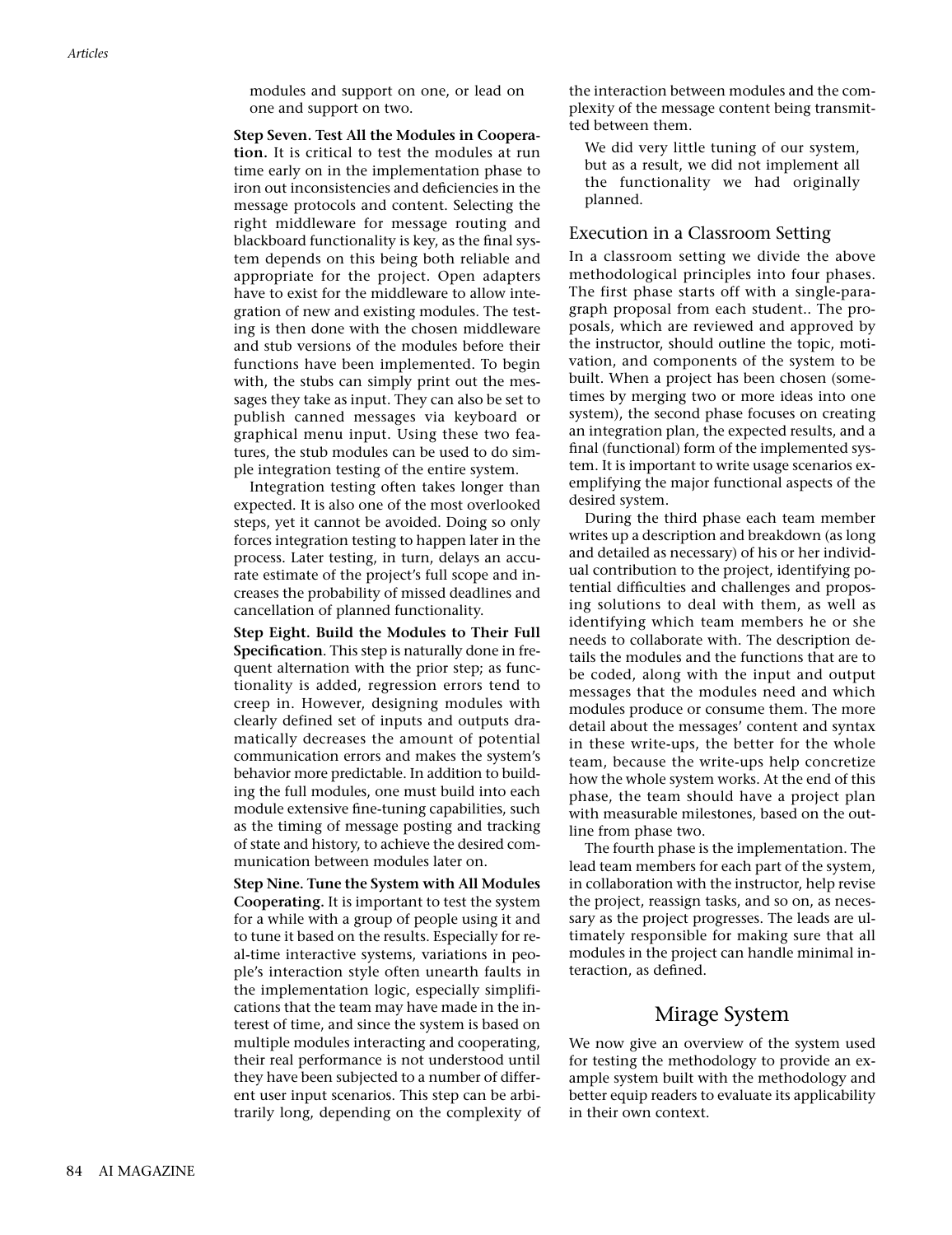

*Figure 2. Mirage System Architecture, Showing Sensor and Display Connections to the Physical Devices.* Arrows to and from Psyclone indicate message and control flow. Small striped rectangles on the edges of modules signify Psyclone adapters.

To implement publish-subscribe functionality between modules we used CMLabs' Psyclone, $9$  a platform that provides easy hookup via Java and C++ adapters. Psyclone shares some features with earlier efforts in this area, for example Cohen et al.'s (1994) Open Agent Architecture and Fink and colleagues' (1996) DACS. In our case the blackboard's state and history served primarily as support for iterative development and debugging. The architecture of the Mirage system is shown in figure 2; a list of the modules is given in table 1. We found a single blackboard sufficient for the level of complexity of our system but would probably advocate a multiblackboard approach with further expansion. The system and its modules are discussed briefly in the following sections.

## Augmented Reality Environment

To bridge the gap between the real and the virtual and bring our agent to "life," we chose an augmented reality approach. A head-mounted stereoscopic display (HMD) with selective transparency allows us to render the agent as a 3-D, stereoscopic overlay graphic that the user can perceive to be situated in the real environment. The glasses are fully transparent except where the agent appears. Special tracking technology makes the agent appear just like any other object with a fixed location in the room.

The augmented reality environment consists of both perception and action/animation scheduling modules, as well as a complete graphics system that renders our embodied agent (figure 1). The user wears the optical seethrough glasses (Sony LDI-D100B) and sees the real world overlaid with a stereoscopic image of the agent generated in real time. Using position and orientation tracking of the user's head and hand, $10$  the system can make the virtual agent appear as an active part of the real environment. Mirage can remain stationary, or move around in the world, independently of the user, giving the impression that he occupies an actual physical location in space.<sup>11</sup>

Our system has a detailed 3-D model of the entire room in which Mirage is placed, including sofa, tables, chairs, desks, computers, and so on, giving him a certain amount of knowledge about his surroundings. Mirage can thus "perceive" the real objects in the room, walk around the (real-world) furniture and objects, and orient himself relative to these. All graphics are implemented using the Java 3-D API. While the 3-D model of Mirage and the animation schedulers for him were designed and implemented as part of this project, the tracking and graphical model of the environment had already been built and had to be adapted to our system.

### Interaction Capabilities

We see future versions of Mirage as guiding tours in museums or tutoring employees about the layout of production plants, giving him potential as part of future commercial applica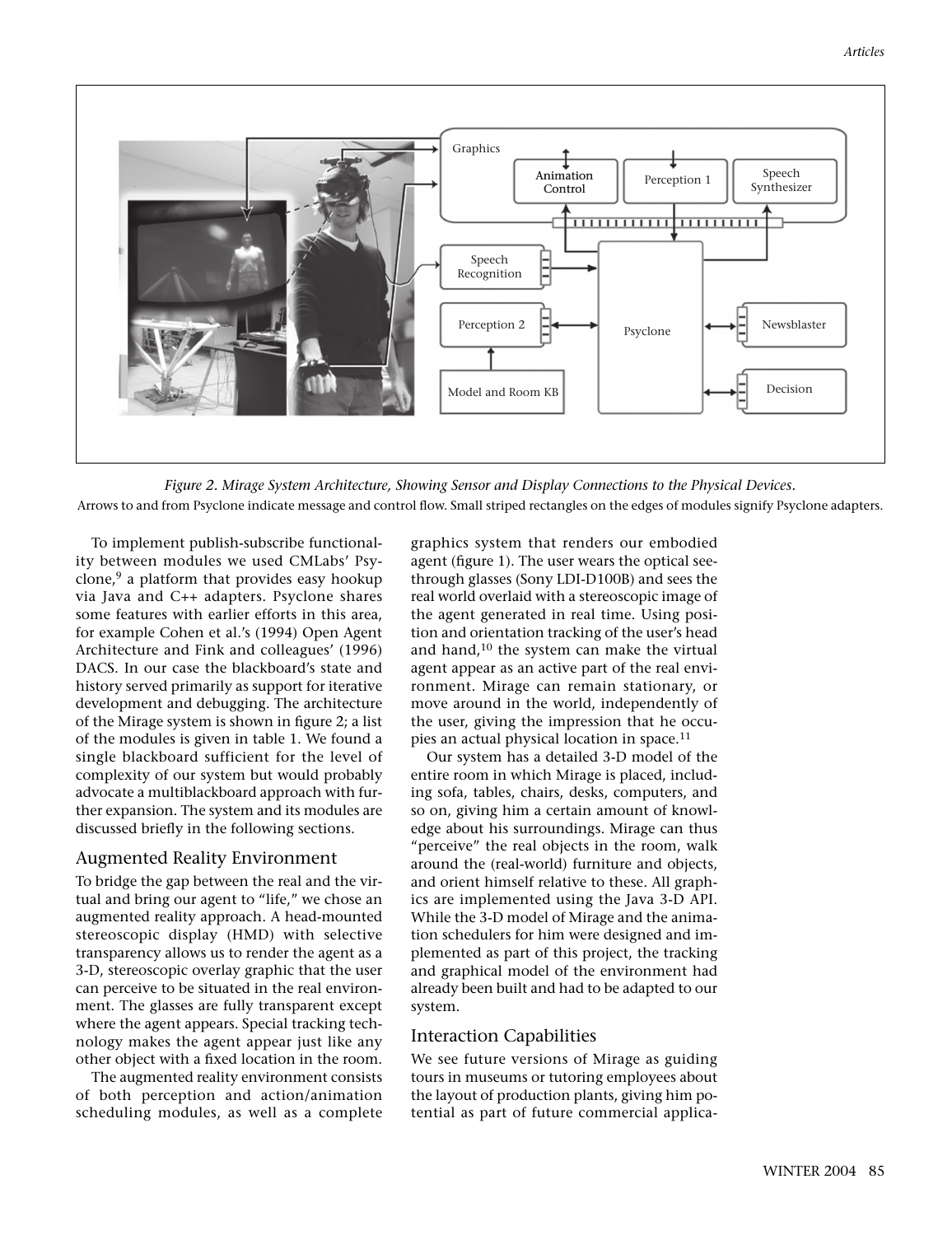tions. To make the agent interactive and conversational, we implemented a multimodal input system that uses speech recognition and motion tracking of the user's right hand. The agent itself is capable of multimodal communication with the user via a speech synthesizer, body language, and manual gesture.

For speech recognition we used the Sphinx speech recognizer from Carnegie Mellon University.12 Mirage has access to a knowledge base for all the objects where type, use, names, and other attributes of individual objects are stored, allowing him to talk about them. The user can point at any object in the room and ask Mirage what that object is. When asked about the news today, Mirage recites news summaries generated dynamically by the Newsblaster system from online news feeds (McKeown et al. 2002). Mirage is also aware of proximity, and it knows its own name; when either his name is spoken or the user comes within 1 meter, Mirage will turn to and greet the user.

### Perception, Decision, and Action

To allow for the human interaction scenarios mentioned above, our system used two custom-written perception modules in combination with a custom decision module. The role of the perception modules is to create messages about changes in the environment, including recognition of the user's speech, proximity of the user to the Mirage agent, and so on. Those messages are then used by the Decision module to create sensible responses to the user's input that are subsequently executed by the animation scheduler. Examples of messages between modules are given in table 2.

The Perception-1 module is built into the augmented reality environment. It keeps track of the agent's and the user's positions and orientations, noting changes of states such as "is the agent visible to the user," "is the agent looking at the user," and so on. Perception-1 uses technology based on previous work by Olwal, Benko, and Feiner (2003) in which *Sense-Shapes* (volumetric regions of interest) are used to determine the user's selection and pointing. This relatively simple selection mechanism is triggered on any speech command, returning a list of objects being pointed to at the time of speech. The output of Perception-1 is further processed by the Perception-2 module, where objects pointed at are combined with speech based on event time stamps, to create a holistic perception of the user's action. Implied meaning of perceptions is not represented explicitly but emerges from their combination with decision mechanisms, thus leaving out the use of an explicit "cognition" module. In a more sophisticated humanoid, we envision several separate cognitive modules for tasks such as reasoning, dialog management, and so on all interacting via message passing.

The primary reason for separating perception into two modules was to be able to use the built-in geometric computation methods of the graphics subsystem and its already-available ability to detect selection of objects, pointing, and intersection with other objects. Doing those checks outside of the graphics environment would have been inefficient and harder to implement, albeit theoretically cleaner. This meant that perceptual responsibilities were eventually split between two modules (not counting speech). However, once those basic messages regarding geometric operations were created, integrating those with the speech messages coming separately from the speech recognizer module was a relatively easy task, handled through the separate integration module, Perception-2.

The Decision module is responsible for integrating and interpreting all messages from the perception modules and forming a response action for the agent. That selected action is then sent to the Action Scheduling module, which coordinates the avatar animation and speech synthesis. When the Decision module receives contradicting inputs or is unable to settle on a single top-level decision, it can request that the avatar ask questions for clarification.

## Discussion

Two of the third-party components we used turned out to function inadequately in our final system. Sphinx II was too difficult to set up and tune properly in the time we had planned. We could have gotten better accuracy with minimal tuning using an off-the-shelf speechrecognition product such as ViaVoice or Dragon Naturally Speaking. We also found that the speech produced by FreeTTS is very hard to understand in noisy environments—people who tried our demo had a very hard time understanding much of what Mirage said, save for the very shortest, most obvious utterances. While it is great to have an open source synthesizer in Java, it would be even better if it generated more comprehensible output.

One potential problem of using existing modules is that sometimes they lack control from the outside. Although such limitations turned out not to be a problem with Mirage (we had a clear idea up front of how to engineer our way around them), the issue is a generic one that will not go away. As a future remedy to this problem we are working on a set of principles to help guide module builders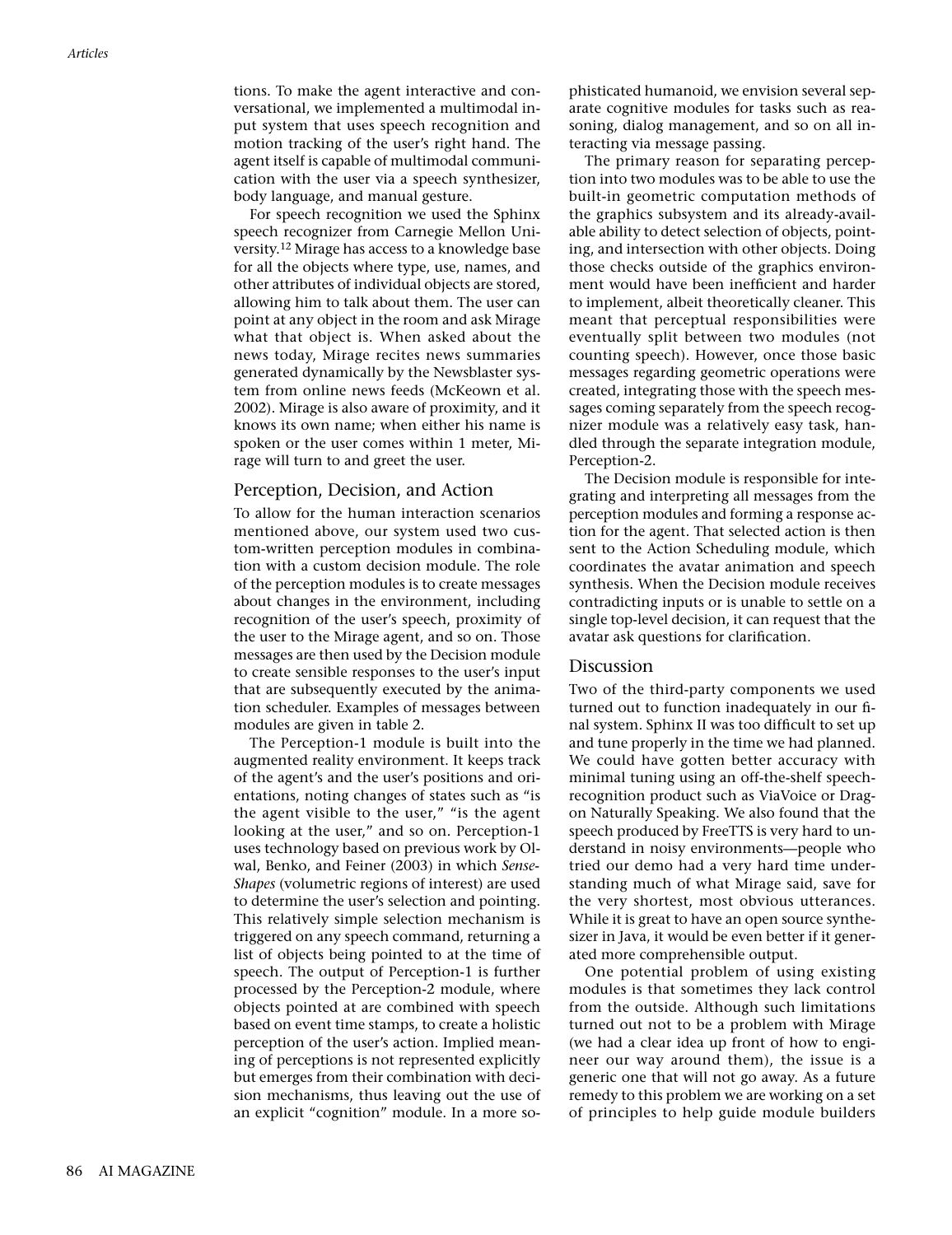Psyclone was a good match to CDM and made it easy to distribute processes between machines, something that enabled us to achieve acceptable run-time performance quickly. This approach of distributing processes is likely to become increasingly attractive over the coming years as computer prices keep dropping, making "garage-AI" feasible and bringing new developers to the field with clusters of cheap computers from yesteryear, networks of which can supply the processing power even for serious AI work. The computer industry has no motivation to promote the reuse of old computing equipment; software such as Psyclone does, and Mirage shows this to be a promising option.

Unlike closed virtual-world systems, ours is an open loop, with unpredictable human behavior streaming in real time. Since the full system lives on separate computers that cannot be run in lock-step, unpredictable delays on the network and the computers can differentially affect the performance of the various modules. This calls for an architecture in which modules have tolerance for the error caused by such delays. Although we did not take the implementation very far in this direction, our general approach reflects these constraints directly. For example, universal time stamps were used extensively throughout to coordinate events and messages between modules.

# Conclusion

Using CDM we designed and implemented a conversational character embodied in an augmented reality system. We developed and incorporated a variety of technologies to serve our goal of a natural and simple human-humanoid interaction that worked in real time. The design and implementation of the full system took place within a period of nine weeks, with five students dividing the work evenly, taking an estimated total of two mind-months ("man"-months) to complete. The results demonstrate that the methodology and its modularization principles work very well for the construction of such systems.

The student team was composed of one undergraduate and four second-year master's students. Before starting the Mirage project, only the instructor had experience with the methodology, and none of the students had built an interactive system of this scale before. One student had more than what could be considered a

| Module             | Posts                                                                                                                                                                                                                                                     | <b>Subscribing Modules</b>   |
|--------------------|-----------------------------------------------------------------------------------------------------------------------------------------------------------------------------------------------------------------------------------------------------------|------------------------------|
| Speech Recognition | Input.Perc.UniM.Hear:Off<br>Input.Perc.UniM.Hear:On                                                                                                                                                                                                       | Perception-1<br>Perception-2 |
|                    | Input.Perc.UniM.Voice.Speak                                                                                                                                                                                                                               |                              |
| Perception-1       | knowledge.user.agent-proximity<br>knowledge.user.looking-at-agent<br>knowledge.agent.looking-at-user<br>knowledge.user.looking-at-model<br>knowledge.model.visible<br>knowledge.user.pointing-at-model-objects<br>knowledge.user.pointing-at-room-objects | Perception-2                 |
| Perception-2       | knowledge.dialog-topic<br>knowledge.dialog-topic.shifting<br>knowledge.user-goal                                                                                                                                                                          | Decision                     |

*Table 1. A List of Selected Modules and Their Posted and Subscribed-to Message Types.*

| <b>Message Type</b>        | Input.Perc.UniM.Hear:On    |
|----------------------------|----------------------------|
| <b>Sending Module</b>      | Speech                     |
| <b>Subscribing Modules</b> | Perception-1, Perception-2 |
| Description                | Speech started             |
| <b>Arguments</b>           | None                       |
|                            |                            |
| <b>Message Type</b>        | Input.Perc.UniM.Hear:Off   |
| <b>Sending Module</b>      | Speech                     |
| <b>Subscribing Modules</b> | Perception-1, Perception-2 |
| Description                | Speech stopped             |
| <b>Arguments</b>           | None                       |

*Table 2. Example Specification of Message Format for Modules.*

minimal experience in building interactive systems, while two had prior experience with speech-recognition systems. None of them were AI majors—one had taken no introductory AI courses; the others had taken one. Students felt that the approach taken gave them an increased overview of the system's functioning—something they would not have experienced otherwise. We feel confident to conclude that the methodology works well for building large, modular systems, even for teams on which most of the members are novices in AI. This makes CDM an excellent choice for classroom use.

Because CDM was developed for integrating large numbers of modules and system hierarchies, it is not sensible to apply it to the reinvention of well-tested algorithms already developed over the past decades, such as, for example, natural language parsing. However, the approach's utility is clear for incorporating those available algorithms into larger systems, where their operation can be observed in context and where they have some hope of achieving utility. Mirage provides examples of how this can be done.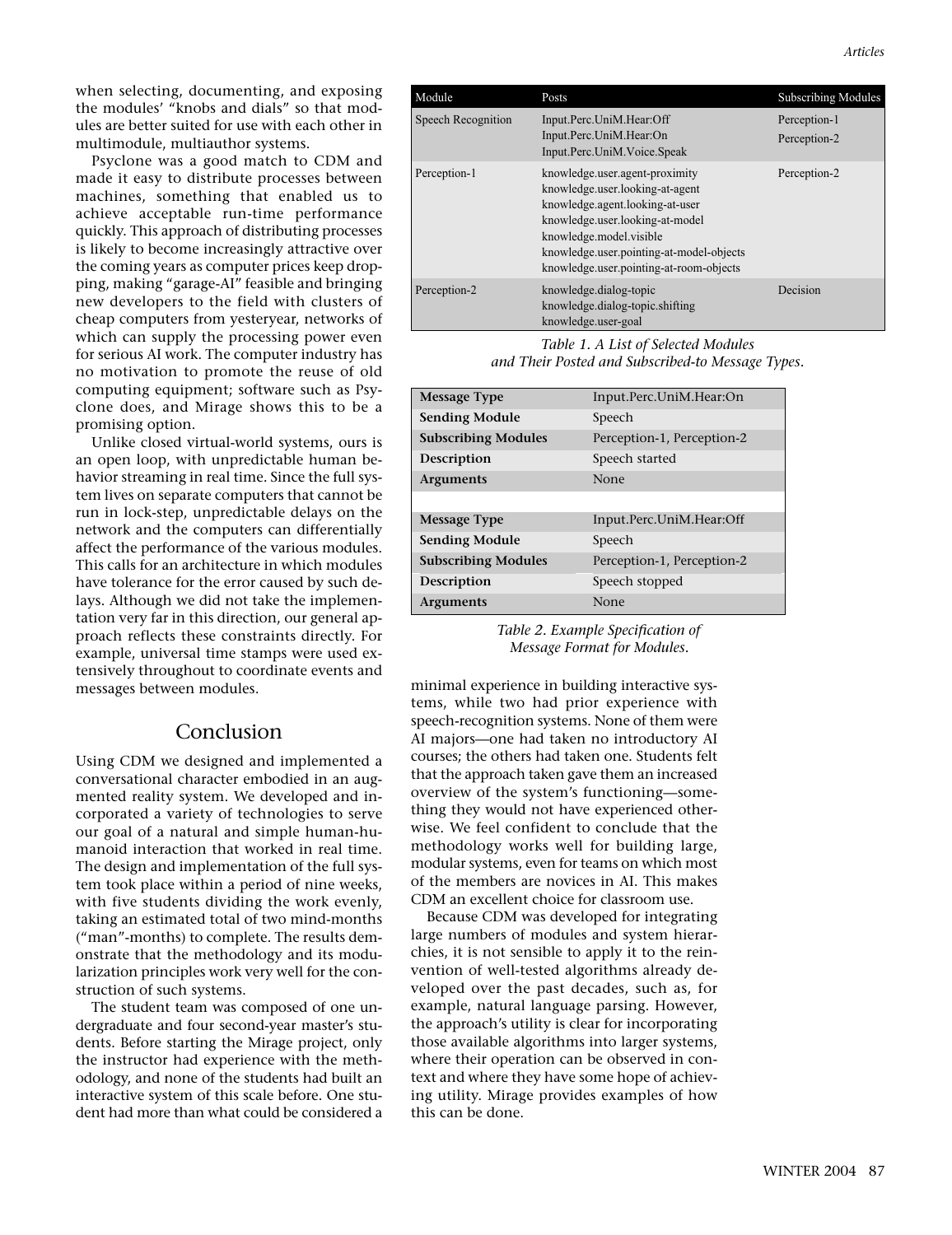Explicit representation of module interaction through messages, which can be inspected both on paper and at run time, increases the system's transparency and increased all team members' understanding of how the various parts of the system work. In spite of the typical optimism of (young) programmers, the students were surprised that all modules, except for the Speech Recognition module, were working as planned at the end of the semester (the project did not start until the last third of the semester). We feel the total estimated development time of two mind-months strongly supports the hypothesis that CDM speeds up system creation. A parallel can be found in the work by Maxwell and colleagues (2001), who explored the use of a message-passing architecture to facilitate modular integration of several key technologies needed for constructing interactive robots. Their robots have sophisticated vision, planning and navigation routines, speech recognition and synthesis, and facial expression. They achieved impressive results with limited resources: ten undergraduates working on the project for eight weeks, constructing three robots with this architecture, two mobile and one stationary.

One question that might be raised is whether the system thus built is perhaps too simple, somehow hiding a hypothetical sharp rise in difficulty when applied to the design of more realistic models of mind, with one or two orders of magnitude greater complexity (or requiring functionalities not addressed in Mirage). Although we cannot answer this conclusively, we feel that evidence from earlier variants of the methodology counter this claim, it having been used with good results in, for example, the design of a large virtual-reality environment (Bryson and Thórisson 2000) and a natural language system deployed for CNET and Buy.com (Lucente 2000) that supported large numbers of Internet users. The methodology is very general; there is no doubt that systems of significantly greater complexity than Mirage can be built using the approach, reaping the same—quite possibly even greater—benefits.

In summary, we have presented (1) a novel, relatively broad, real-time system developed by a small group of relatively inexperienced students working within a very short period of time; (2) team members' significantly heightened awareness of the functional breadth needed to construct interactive intelligent systems; (3) integration of prior work into a new system, and (4) a novel demo with commercial potential, as well as commercial examples of earlier uses of the methodology, showing that it can help in the development of real-world AI systems. While we don't consider the Mirage project to provide a scientific test of the hypothesis that models of mind can be developed in a modular fashion, nothing in our explorations indicates some sort of limit to the kinds of mental structures that CDM could support. The approach applies as equally to building "believable" interaction as to the goal of accurately modeling psychological and psycho-biological processes. Indeed, since it allows modularization to happen at any size, and at one, two, or many, levels of detail, there is hardly a system to which the methodology cannot be applied. That does not mean to say that it is equally applicable to modeling all kinds of systems—indeed, we believe that it is most applicable for systems with ill-defined boundaries between subsystems and where the number of variables to be considered is relatively large. In the current state of science, primary examples include ecosystems, biological systems, social systems, and intelligence.

We are currently in the process of setting up a forum, in collaboration with a larger team, to further develop the constructionist approach to AI and build a repository of "plug-and-play" AI modules and systems. We invite anyone with interest to join in this effort; the URL is mindmakers.org.

#### Acknowledgments

We thank Steven Feiner for access to his laboratory, technology, and students; Alex Olwal for creating the avatar; the Columbia Newsblaster team; our reviewers for excellent suggestions; and CMLabs for Psyclone, a free academic version of which can be downloaded from www.mindmakers.org/projects/Psyclone. Psyclone is a trademark of Communicative Machines Laboratories. LEGO is a trademark of The LEGO Group, A/S.

#### Notes

1. While Newell's architecture, Soar, is based on a small set of general principles that are intended to explain a wide range of cognitive phenomena, Newell makes it very clear in his book (Newell 1990) that he does not consider Soar to be *the* unified theory of cognition. We read his call for unification not to mean in the narrow sense the particular premises he chose for Soar but rather to refer in the broader sense to the general breadth of cognitive models.

- 2. www.mindmakers.org/air/airPage.jsp
- 3. Personal communication.

4. If a screen-based agent is aware of real-world objects, as well as virtual ones, it might be classified as an augmented reality system. Traditionally, though, such classification would also imply that the user's reality is augmented in some obvious way by the agent/system.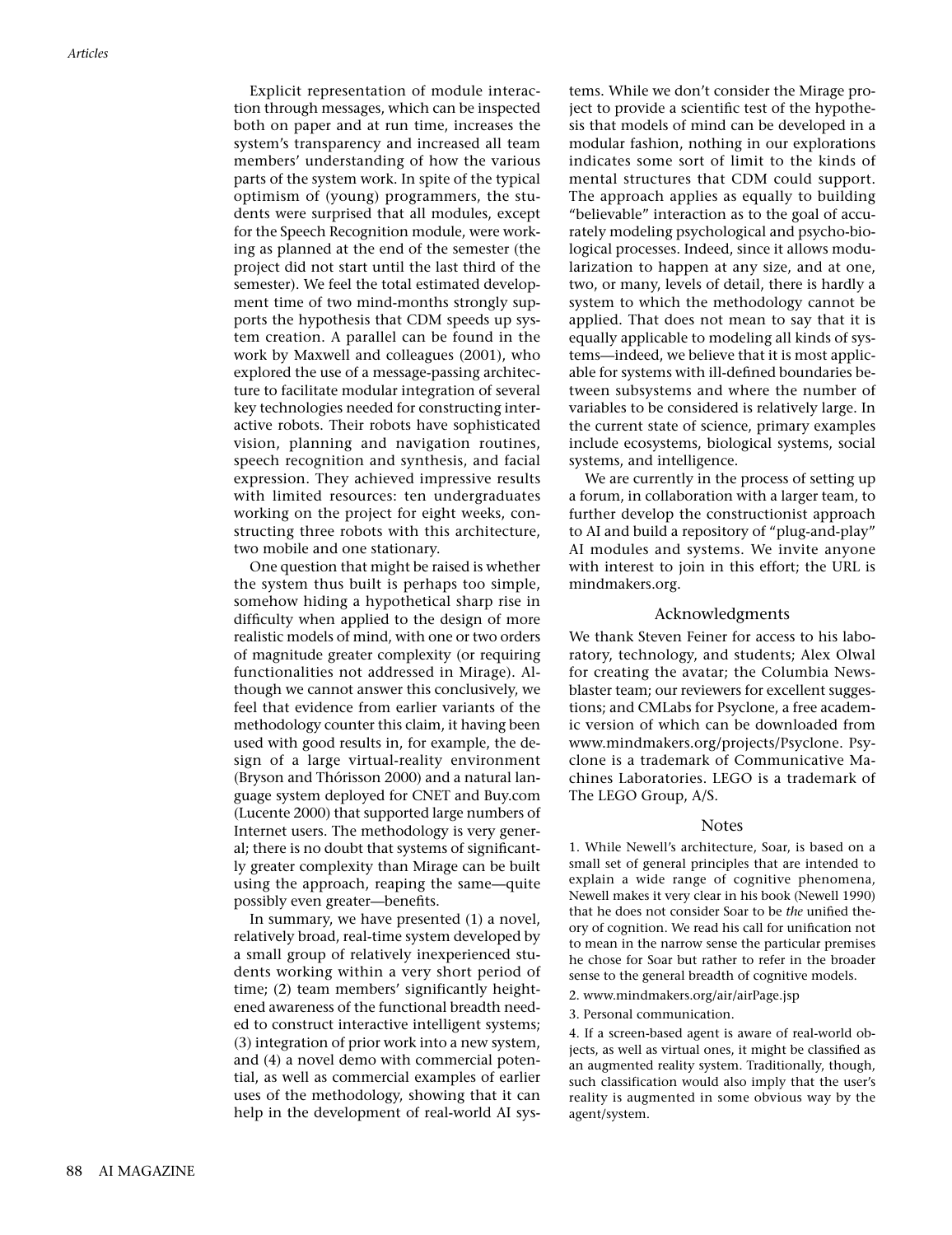6. freetts.sourceforge.net/docs/index.php

7. java.sun.com/products/java-media/3D/

8. www.extremeprogramming.org/

9. See The Psyclone Manual (www.cmlabs.com/psyclone). CMLabs Psyclone executables can be downloaded for Linux, Windows, and Macintosh OSX from www. mindmakers.org/projects/psyclone.

10. InterSense IS900. http://www.isense.com/

11. The tracking keeps the agent still most of the time; fast movements of the head will cause the agent's image to jiggle.

12. www.speech.cs.cmu.edu/sphinx/

#### References

Azuma, R. T. A Survey of Augmented Reality. 1997. *Presence: Teleoperators and Virtual Environments.* 6(4): 355–385.

Badler, N.; Palmer, M. S.; and Bindiganavale, R. 1999. Animation Control for Real-Time Virtual Humans. *Communications of the ACM* 42(8): 65–73.

Bakker, B.; and den Dulk, P. (1999). Causal Relationships and Relationships between Levels: The Modes of Description Perspective. In *Proceedings of the Twenty-First Annual Conference of the Cognitive Science Society,* 43–48, ed. M. Hahn and S. C. Stoness. Mahwah, N.J.: Lawrence Erlbaum Associates.

Bischoff, R. 2000. Towards the Development of "Plug-and-Play" Personal Robots. Paper presented at the First IEEE-Robotics and Automation Society International Conference on Humanoid Robots, Cambridge, Mass., September 7–8.

Bischoff, R.; and Graefe, V. 1999. Integrating Vision, Touch and Natural Language in the Control of a Situation-Oriented Behavior-Based Humanoid Robot. In *Proceedings of the 1999 IEEE International Conference on Systems, Man, and Cybernetics,* 999–1004. Piscataway, NJ: Institute of Electrical and Electronics Engineers.

Brooks, R. A. 1991. Intelligence without Reason. In *Proceedings of the Twelfth International Joint Conference on Artificial Intelligence,* 569–595. San Francisco: Morgan Kaufmann Publishers.

Brooks, R. A.; Ferrell, C.; Irie, R.; Kemp, C. C.; Marjanovic, M.; Scassellati, B.; and Williamson, M. 1998. Alternative Essences of Intelligence. In *Proceedings of the Fifteenth National Conference on Artificial Intelligence and the Tenth Conference on Innovative Applications of Artificial Intelligence,* 961–968. Menlo Park, Calif.: AAAI Press.

Bryson, J. 2001. Intelligence by Design: Principles of Modularity and Coordination for Engineering Complex Adaptive Agents. Ph.D. diss., Massachusetts Institute of Technology, Artificial Intelligence Laboratory, Cambridge, Mass..

Bryson, J. 2000. Making Modularity Work: Combining Memory Systems and Intelligent Processes in a Dialog Agent. Paper presented at the Society for the Study of Artificial Intelligence and the Simulation of Behaviour (AISB) 2000 Symposium on How to Design a Functioning Mind, Birmingham, England, April 17–20.

Bryson, J.; and Thórisson, K. R. 2000. Bats, Dragons and Evil Knights: A Three-Layer Design Approach to Character-Based Creative Play. *Virtual Reality* (Special Issue on Intelligent Virtual Agents) 5(1): 57–71. Heidelberg: Springer-Verlag.

Cohen, Philip R.; Cheyer, Adam J.; Wang, Michelle; and Baeg, Soon Cheol. 1994. An Open Agent Architecture. In *Readings in Agents,* 197–204, ed. M. N. Huhns and M. P. and Singh. San Francisco: Morgan Kaufmann Publishers.

Fink, G. A.; Jungclaus, N.; Kummer, F.; Ritter, H.; and Sagerer, G. 1996. A Distributed System for Integrated Speech and Image Understanding. In Proceedings of the Ninth International Symposium on Artificial Intelligence. Monterrey, Mexico: Instituto Tecnologico y de Estudios Superiores de Monterrey.

Fink, G. A.; Jungclaus, N.; Ritter, H.; Saegerer, G. 1995. A Communication Framework for Heterogeneous Distributed Pattern Analysis. In Proceedings of the First IEEE International Conference on Algorithms and Architectures for Parallel Processing (ICA3PP–95), 881–890 Piscataway, N.J.: : Institute of Electrical and Electronics Engineers, Inc.

Granström, B.; House, D.; and Karlsson, I., eds. 2002. *Multimodality in Language and Speech Systems.* Dodrecht, The Netherlands: Kluwer Academic Publishers.

Iba, S.; Paredis, C. J. J.; and Khosla, P. K. 2002. Interactive Multi-Modal Robot Programming. In Proceedings of the 2002 IEEE International Conference on Robotics and Automation. Piscataway, N.J.: Institute of Electrical and Electronics Engineers, Inc.

Laird, J. 2002. Research in Human-Level AI Using Computer Games. *Communications of the ACM* 45(1): 32–35.

Laird, J. E.; and van Lent, M. 2001. Human-Level AI's Killer Application: Interactive Computer Games. *AI Magazine* 22(2): 15–25.

Lucente, M. 2000. Conversational Interfaces for E-Commerce Applications. *Communications of the ACM* 43(9): 59–61.

Maes, P. 1990. Situated Agents Can Have Goals. In *Designing Autonomous Agents: Theory and Practice from Biology to Engineering and Back,* 49–70, ed. P. Maes. Cambridge, Mass.: The MIT Press.

Martinho, C.; Paiva, A.; and Gomes, M. R. 2000. Emotions for a Motion: Rapid Development of Believable Pathematic Agents in Intelligent Virtual Environments. *Applied Artificial Intelligence* 14(1): 33–68.

Maxwell, B. A.; Meeden, L. A.; Addo, N. S.; Dickson, P.; Fairfield, N.; Johnson, N.; Jones, E. G.; Kim, S.; Malla, P.; Murphy, M.; Rutter, B.; and Silk, E. 2001. REAPER: A Reflexive Architecture for Perceptive Agents. *AI Magazine* 22(1): 53–66.

McCarthy, J.; Minsky, M.; Sloman, A.; Gong, L.; Lau, T.; Morgensten, L.; Mueller, E. T.; Riecken, D.; Singh, M.; and Singh, P. 2002. An Architecture of Diversity for Common Sense Reasoning. *IBM Systems Journal* 41(3): 524.

McKeown, K. R.; Barzilay, R.; Evans, D.; Hatzivassiloglou, V.; Klavans, J. L.; Nenkova, A.; Sable, C.; Schiffman, B.; and Sigelman, S. 2002. Tracking and